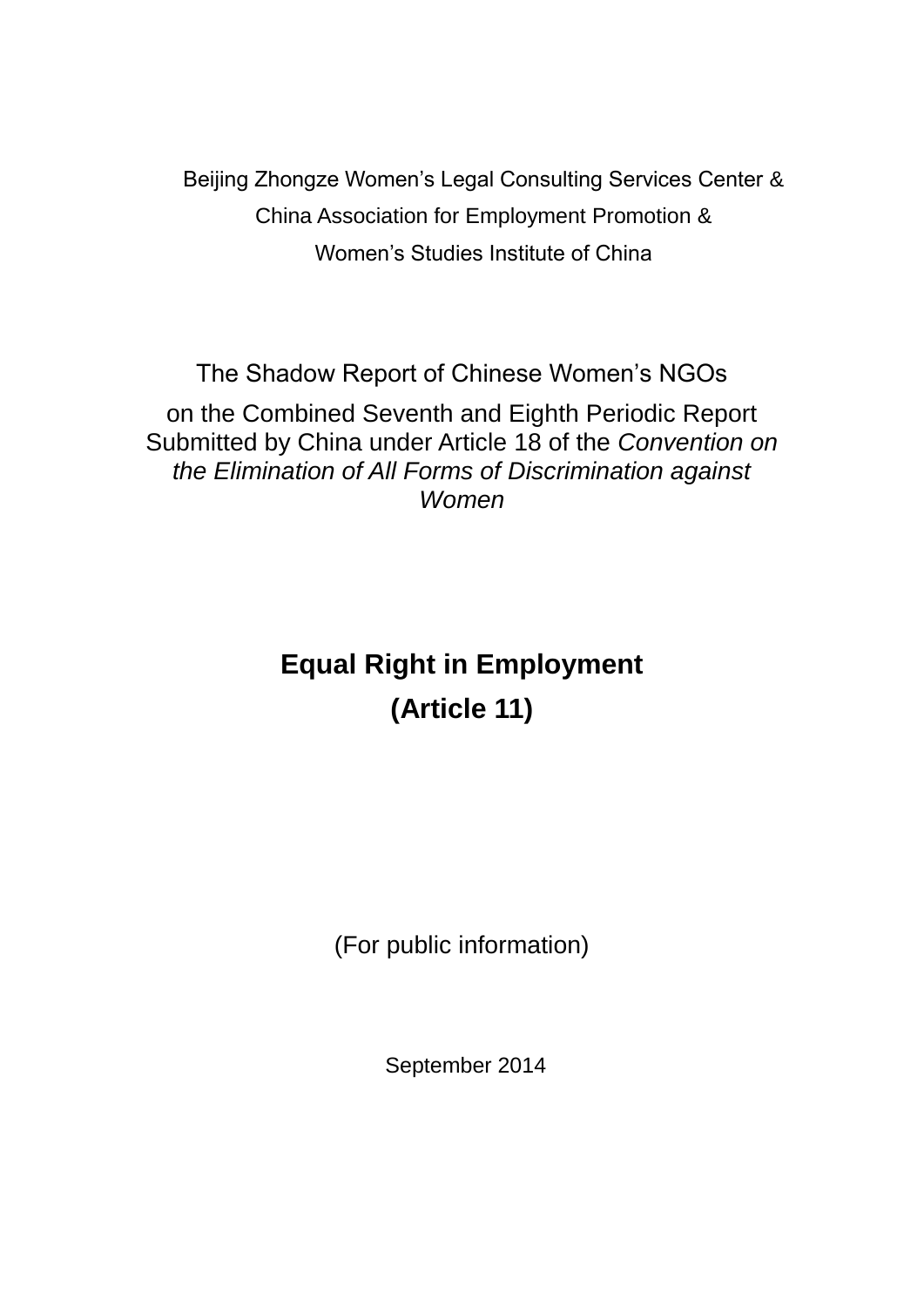## **Equal Right in Employment (Article 11)**

**Beijing Zhongze Women's Legal Consulting Services Center**

**China Association for Employment Promotion**

**Women's Studies Institute of China**

#### **I. Efforts and Progress**

**A series of regulations and policies have been issued by the Chinese government to improve labor and social security as well as to promote employment equity.** The NPC promulgated the *Labor Contract Law*, the *Employment Promotion Law* and the *Law of the People's Republic of China on Labor Dispute Mediation and Arbitration*. The State Council enacted the S*pecial Rules on the Labor Protection of Female Employees*, the *Regulations on Unemployment Insurance*, the *Provisional Regulations on Collection and Payment of Social Insurance Premiums*, the *Regulations on Labor Security Supervision*, the *Regulation on the Employment of the Disabled*, the *Regulation on Paid Annual Leave for Employees* and other administrative regulations. Besides, a number of international labor conventions have been ratified, such as the *Minimum Age Convention* and the *Discrimination (Employment and Occupation) Convention*, providing a good legal basis and policy framework for the protection of women's employment rights.

**China has made progress in legislation as well as in policy formulation and execution to safeguard the labor rights and interests of women.** The *Employment Promotion Law*, which came into effect on January 1, 2008, contains a special chapter on fair employment, which prohibits employment discrimination in all forms, including gender discrimination, empowers workers with the right to appeal, and for the first time defines the legal remedies to employment discrimination; The *Social Insurance Law of the People's Republic of China* enacted on July 1, 2011 stipulates the maternity insurance, greatly improving the legal status and effectiveness of maternity insurance. The *Law on the Protection of Rights and Interests of Women* revised August 2005 for the first time prohibits sexual harassment of women, while the revised *Special Rules on the Labor Protection of Female Employees* adds provisions to address sexual harassment in the workplace.

**The Chinese government and non-governmental organizations have worked together to explore measures to promote gender equality in the field of employment, seeking breakthroughs at the local legislation.** Since 2008, Beijing Zhongze Women's Legal Consulting Services Center began to pilot in-house rules to prevent and control sexual harassment in the workplace across domestic enterprises. So far, the Center has collaborated with nearly 10 enterprises to establish similar mechanisms, which prove running in good shape. In September 2012, the People's Government of Xinle City (Hebei Province) established an equal employment commission led by the mayor, with a number of government departments involved. This is the first local affirmative organization dedicated to solving employment discrimination established since the *Employment Promotion Law* came into effect.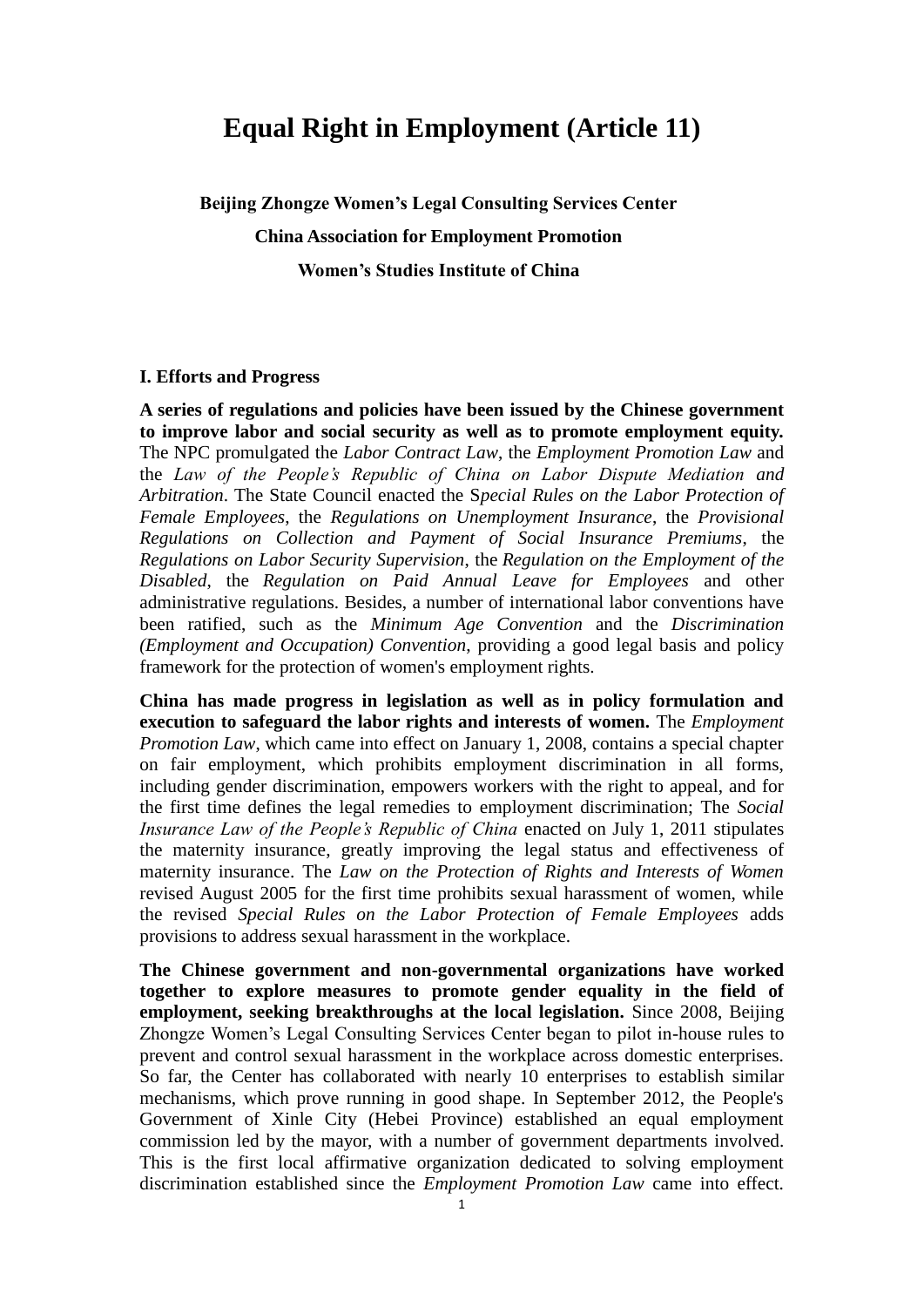The functionality of the Commission is much bigger than the past affirmative mechanisms, especially in the permission to accept individual cases, including sexual harassment at workplace.

**The Chinese government is cooperating with non-governmental organizations to provide employment and entrepreneurship training and aid for different groups of women.** To foster employment of female graduates, the Government and women's organizations have jointly adopted a variety of measures and achieved remarkable results. By the end of the second quarter of 2013, a total of 151.479 billion yuan was granted to women as interest-free small loans, where the financial discount accounting for 7.762 billion yuan at the central and provincial levels, supporting more than 3 million women entrepreneurs with start-up capital while engaging nearly ten million women into employment and entrepreneurship.

### **II. Gaps and Challenges**

**Chinese laws and policies are not gender-sensitive and operable enough.** Although the *Employment Promotion Law* dedicates a special chapter on fair employment, it fails to define employment discrimination. What's more, the legal applicability and the effect of judicial remedies are weakened by the lack of supporting regulations in labor inspection enforcement and the lack of appropriate requirements for causes of action in litigation. There is also a lack of gender perspective in the *Regulations on Labor Security Supervision*, which therefore fails to match the requirements in the *Employment Promotion Law* and hinders the functionality of labor inspectors faced with the frequent violations regarding gender discrimination in employment. The range of prohibited labor stipulated in the *Scope of Labor Prohibitions for Female Employees* is over-extensive, showing that the initial purpose of such legislation is to protect rather than empower female employees.

**Although Chinese women enjoy a higher employment rate, structural gender segregation can still be observed in employment, both vertically and laterally.**  From the lateral view, most women cannot get access to formal employment, mostly engaged in agriculture or the informal sectors of the tertiary industry, as the proportion of women employed in the formal sector is 24.8 percentage points lower than that of men. Consequently, more and more women flood into non-formal sectors characterized by low technical attributes, poor working conditions and low benefits. From a vertical perspective, according to the Third Session of the Survey on Women's Social Status in China, the proportion of female principals in all walks of life was only 29.1%.

**The income gap between men and women in China is widening.** As more women work in poor paid industries and occupations than men do, the income gap between men and women is relatively wide. The Third Wave Survey on the Social Status of Women in China conducted in 2010 showed that the average annual income of employed urban and rural women respectively accounted for 67.3% and 56.0% of that of men, respectively 1.8% and 3.6% lower than that in 2000 when the Second Wave Survey on the Social Status of Women in China was conducted.

**Labor protection of female employees remains an outstanding problem,**  particularly in the individual and private enterprises, where overtime is a very common practice. Toxic and hazardous working conditions still need to be addressed. As for prevention of sexual harassment in the workplace, neither the state laws nor local regulations require employers to assume any liability, as sexual harassment has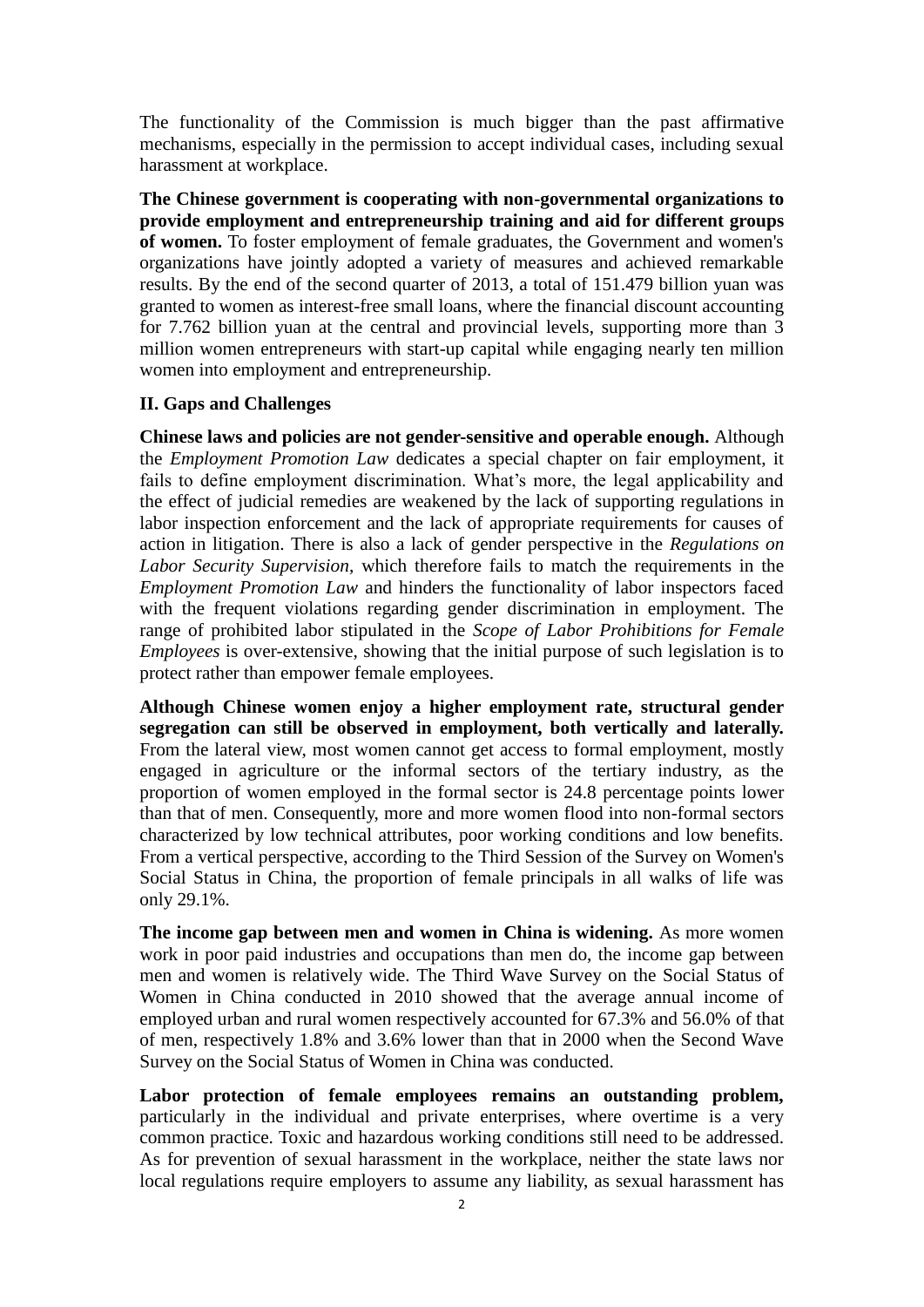not yet become a labor safety concern. In reality, women suffering sexual harassment in the workplace are only allowed to account for civil liability of the offenders through personal damage lawsuits, while employers will not be held liable in any form.

**Legal system regarding social security of women is still to be perfected.** For example, since most of house services are not covered by the Labor Law, freelancers are still not allowed to subscribe injury or maternity insurance, though both being critical employers of rural women.

**There are still differences in the retirement age for male and female workers.** The retirement age prescribed in the *Interim Measures of the State Council for the Placement of Elderly, Sick and Disabled leaders* and the *Interim Measures of the State Council for the Retirement or Resignation of Workers* is 60 for men, 55 for female leaders and 50 for female workers. The original intention of this retirement age policy formulated under the planned economy was to protect women, but it began to impose an adverse impact on women with the development of market economy since the reform and opening up. Early retirement not only means a loss of wages but also directly affects the level of post-retirement pension. If calculated against the average life expectancy of 74 years, a woman getting retired 10 years ahead of a man will lead to a direct economic loss of nearly 300,000 yuan. Early retirement also means that women are deprived of their opportunity for promotion, very unfavorable for women's political participation and employment rights. The ACWF has proposed to the NPC and the State Council on modifying the legislative policies for more than ten consecutive years. But unfortunately, this issue has not been resolved up to now.

### **III. Suggestions in Response**

**The laws and policies in respect of labor security should be refined.** The *Detailed Rules for Implementation* of the *Employment Promotion Law* should explicitly define the connotation and denotation of discrimination in employment, while the *Labor Law* should be modified, or supplemented by the introduction of new judicial interpretations, for convergence with the *Labor Contract Law* and the *Employment Promotion Law*. Furthermore, sexual harassment in the workplace needs to be incorporated in the chapter dedicated to labor safety and health, requiring the employer to assume liability for prevention and control of sexual harassment in the workplace. The maternity insurance system should be bettered to include non-formal employees into the maternity insurance coverage. Employment discrimination and gender discrimination should be added as causes of action to the *Provisions of the People's Court on Cause of Action*. The *Regulations on Labor Security Supervision* should be modified, with offenses involving gender discrimination in the workplace included in the scope of supervision. And also effective measures should be taken to promote equal pay for equal work by value, narrowing the income gap between the genders. Relevant regulations and policies should be promulgated to specify the income, working conditions, social security and other issues regarding employees in the informal sectors.

**Efforts should be made to establish legal mechanisms for anti-discrimination in employment.** Specialized government departments or bodies should be established to combat discrimination in employment, similar to the Equal Opportunity Commission in other countries which are empowered to handle complaints, conduct investigations and impose interrogations.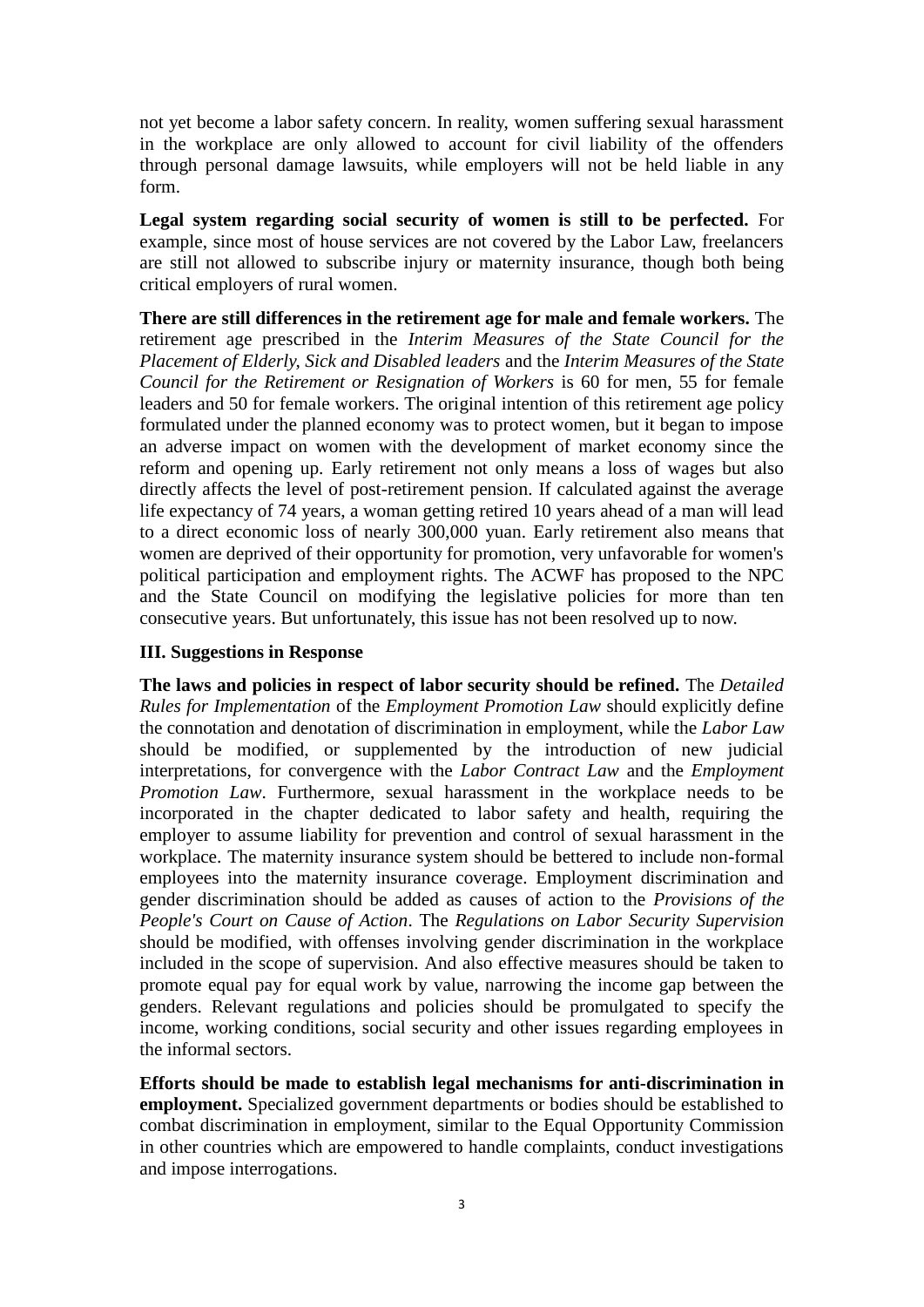**Education and information campaigns should be propelled regarding gender equality and anti-discrimination in employment.** The Government should increase investment in non-governmental organizations and cooperate with research institutes and NGOs to strengthen training and publicity for the *CEDAW* and the *International Labour Convention* as well as for gender discrimination in employment across various government departments, changing the conventional stereotype view of policy-makers and the general public on women's role.